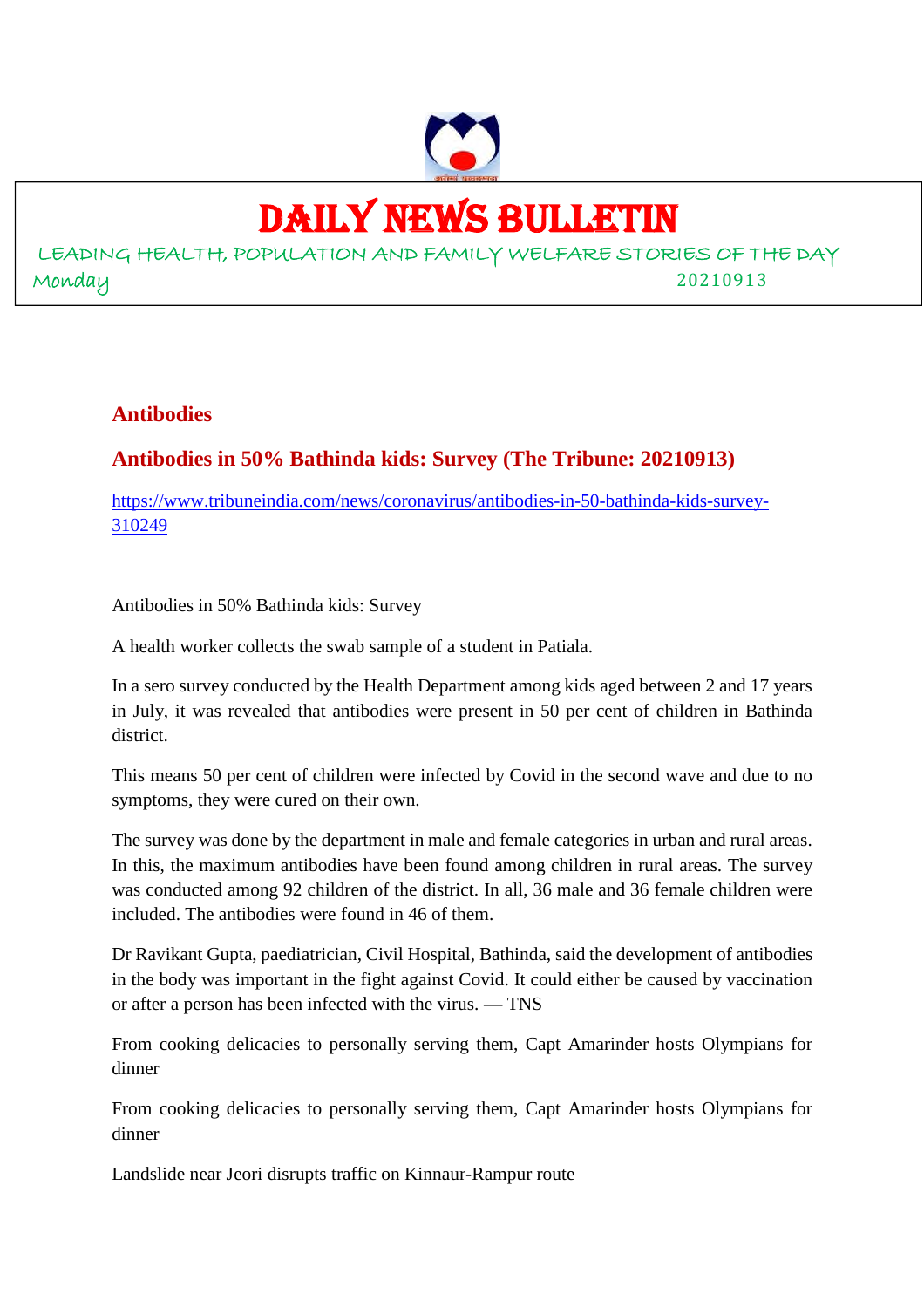#### **India records 33,376 new coronavirus cases**

## **India records 33,376 new coronavirus cases, 308 deaths (The Tribune: 20210913)**

https://www.tribuneindia.com/news/coronavirus/india-records-33-376-new-coronaviruscases-308-deaths-309715

The number of active cases has increased to 3,91,516, comprising 1.18 per cent of the total infections, while the national Covid recovery rate was recorded at 97.49 per cent

India saw a single-day rise of 33,376 coronavirus infections, taking the overall tally of cases to 3,32,08,330, while the number of active cases increased marginally since Friday to stand at 3,91,516, according to the Union Health Ministry.

The death toll climbed to 4,42,317 with 308 daily fatalities, according to the data updated at 8 am.

The number of active cases has increased to 3,91,516, comprising 1.18 per cent of the total infections, while the national Covid recovery rate was recorded at 97.49 per cent, the health ministry said.

An increase of 870 cases has been recorded in the active Covid caseload in a span of 24 hours. On Friday, the country had recoded 3,90,646 active cases.

Also, 15,92,135 tests were conducted on Friday, taking the total cumulative tests conducted so far for the detection of Covid in the country to 54,01,96,989.

The daily positivity rate was recorded at 2.1 per cent. It has been less than 3 per cent for the past 12 days. The weekly positivity rate was recorded at 2.26 per cent. It has been below 3 per cent for the past 78 days, according to the health ministry.

The number of people who have recuperated from the disease increased to 3,23,74,497, while the case fatality rate was recorded at 1.33 per cent, the data showed.

The cumulative umber of Covid vaccine doses administered in the country so far under the nationwide drive has crossed 73.05 crore, according to the ministry.

The 308 new fatalities include 177 from Kerala, and 44 from Maharashtra.

A total of 4,42,317 deaths have been reported so far in the country, including 1,38,061 from Maharashtra, 37,472 from Karnataka, 35,119 from Tamil Nadu, 25,083 from Delhi, 22,864 from Uttar Pradesh, 22,303 from Kerala and 18,553 from West Bengal. PT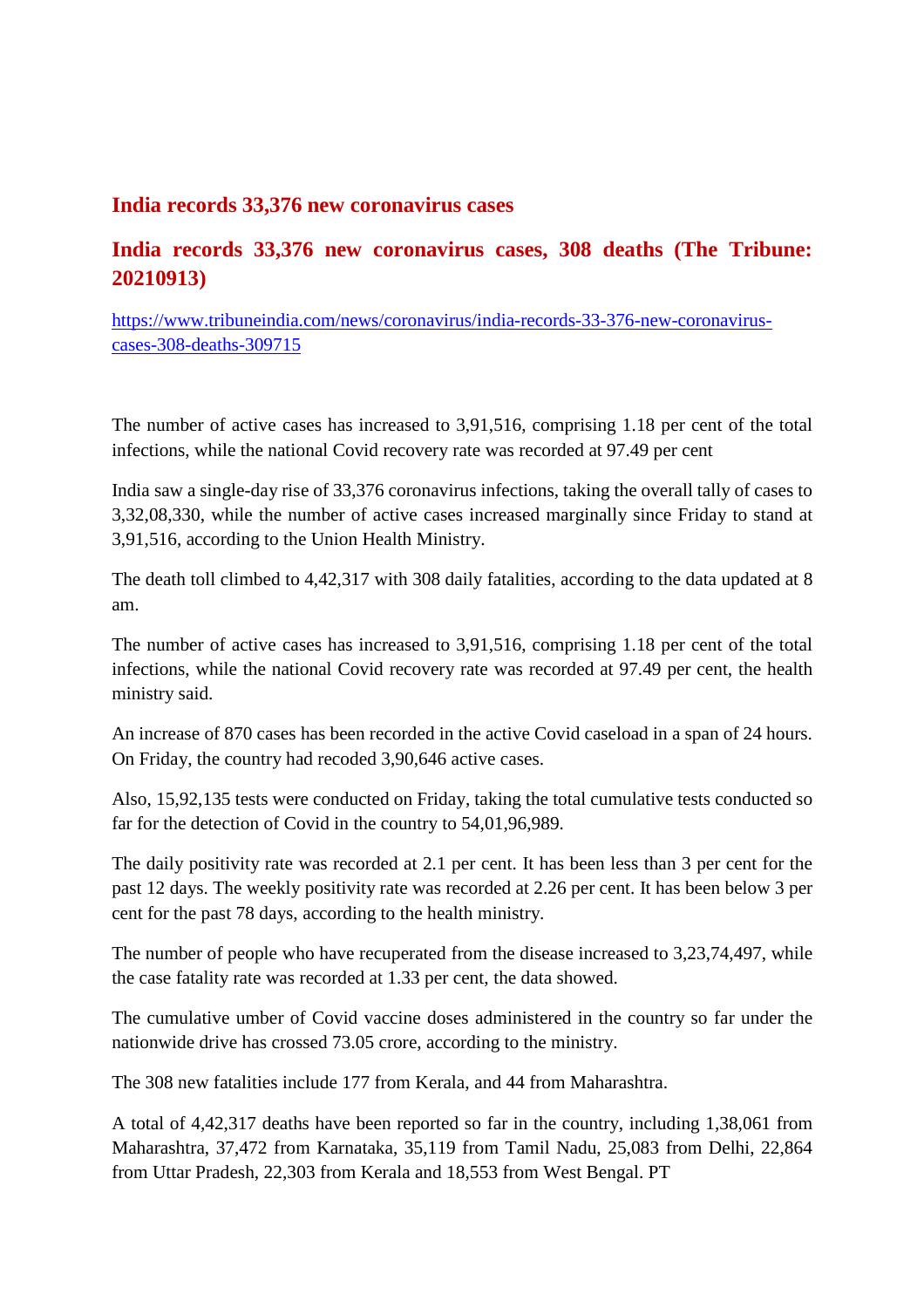#### **71 cr vaccinated across country**

# **71 cr vaccinated across country: Union minister Hardeep Singh Puri (The Tribune: 20210913)**

https://www.tribuneindia.com/news/coronavirus/71-cr-vaccinated-across-country-unionminister-hardeep-singh-puri-309531

71 cr vaccinated across country: Union minister Hardeep Singh Puri

Hardeep Singh Puri, Union Housing, Urban Affairs and Petroleum and Natural Gas Minister

Union Housing, Urban Affairs and Petroleum and Natural Gas Minister Hardeep Singh Puri, while virtually participating in a blood donation camp organised on the occasion of birthday of BJP co-in charge Sanjay Tandon at the Ridge Maidan, here today, said more than 71 crore people had been vaccinated across the country.

Union Minister of State for Food Processing Industries and Jal Shakti Prahlad Singh Patel said some people only believed in politics but others played an effective role in social service. Those who stayed ahead in the field of social service became mass leaders.

As many as 25 units of blood was collected at the camp, conducted by the doctors of Deendayal Upadhyay Hospital. The camp was organised by the BJP in association with Competent Foundation and other social organisations.

### **Virus mutants**

# **Step up sequencing to trace virus mutants: Prime Minister Narendra Modi (The Tribune: 20210913)**

https://www.tribuneindia.com/news/coronavirus/step-up-sequencing-to-trace-virus-mutantsprime-minister-narendra-modi-309430

Most active cases in Kerala, Maharashtra

Step up sequencing to trace virus mutants: Prime Minister Narendra Modi

Chairing a meeting to review the Covid situation, Prime Minister Narendra Modi on Friday called for constant genome sequencing to track down any potential mutations of the virus.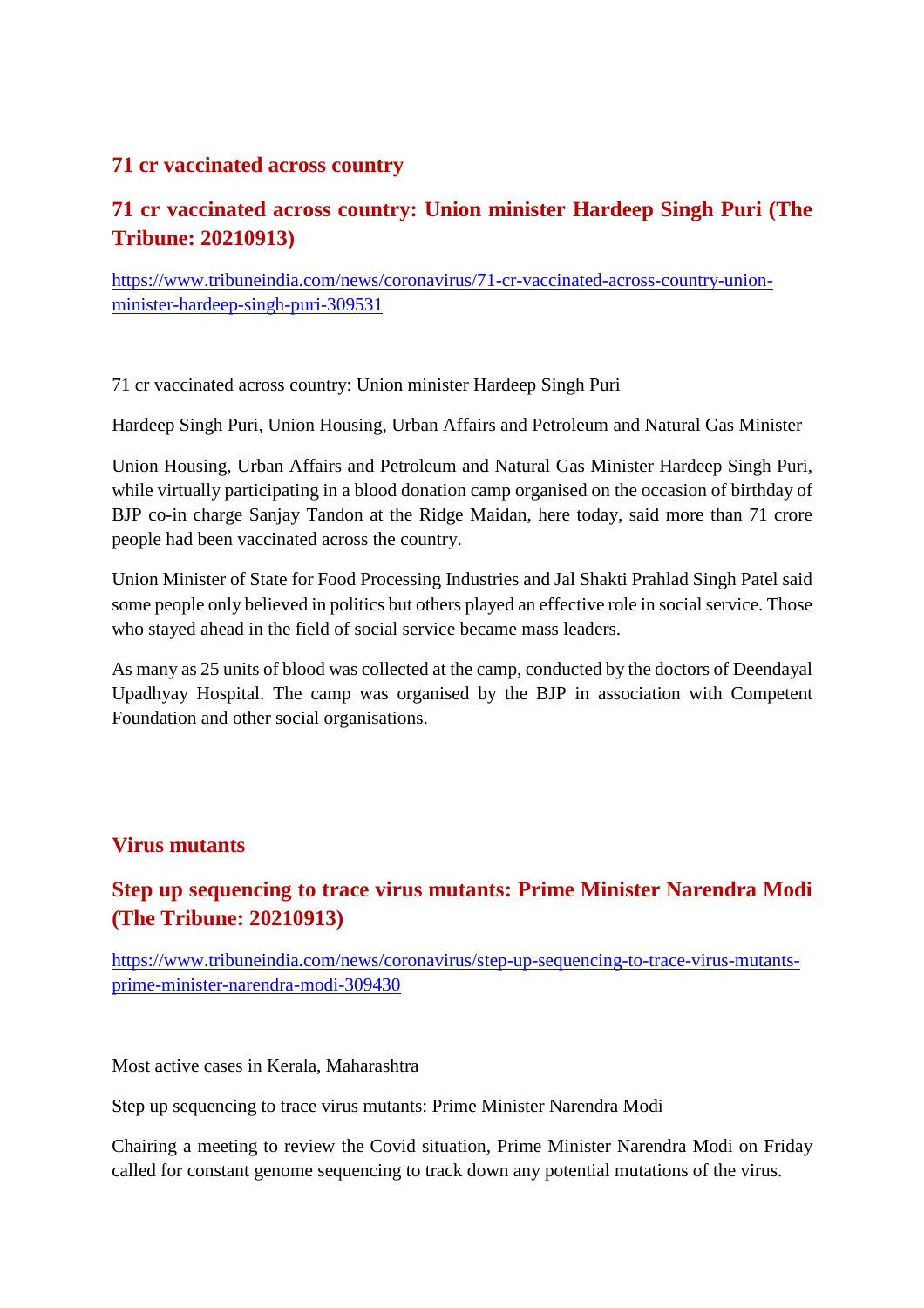Chairing a meeting to review the Covid situation, Prime Minister Narendra Modi on Friday called for constant genome sequencing to track down any potential mutations of the virus.

The topics covered included a review of the prevailing pandemic scenario, preparedness of the health systems, availability of medical oxygen and matters relating to production, supply and distribution of vaccine.

"The PM spoke about the need for constant genome sequencing to monitor emergence of mutants. He was informed of the national sequencing network, the INSACOG, having 28 labs and was told that sewage sampling was also being done for genomic surveillance," a PMO statement said.

The meeting discussed that across the world, there were countries where the number of active cases continued to remain high and likewise in India, the figures from Maharashtra and Kerala indicated that there could be no room for complacency. Kerala has 2,40,037 active cases, 60.98 per cent of India's total active load. Maharashtra with 51,419 active cases has 13.06 per cent of the share. — TNS

# **Spike in life-saving drug**

### **Spike in life-saving drug prices irks consumers (The Tribune: 20210913)**

https://www.tribuneindia.com/news/coronavirus/spike-in-life-saving-drug-prices-irksconsumers-309529

A sudden spike in the prices of life-saving drugs has hit the common man. Most pharmaceutical companies, on the pretext of Covid, have increased the prices of medicines by 20 per cent to 50 per cent. Photo for representation only

A sudden spike in the prices of life-saving drugs has hit the common man. Most pharmaceutical companies, on the pretext of Covid, have increased the prices of medicines by 20 per cent to 50 per cent.

The prices of medicines used for hypertension, diabetes and common gastro diseases have touched a new high in the past three months. The prices of antibiotics used in the treatment of coronavirus have almost doubled.

The Essential Commodity Price Control Act is also applicable in the state and all types of drugs are covered under it. The Act authorises the government to regulate the prices of all essential commodities. It has also given powers to district magistrates to initiate action against defaulters. However, no action has been taken.

Besides, in the absence of a check, pharma companies are printing very high MRP on the medicine strips.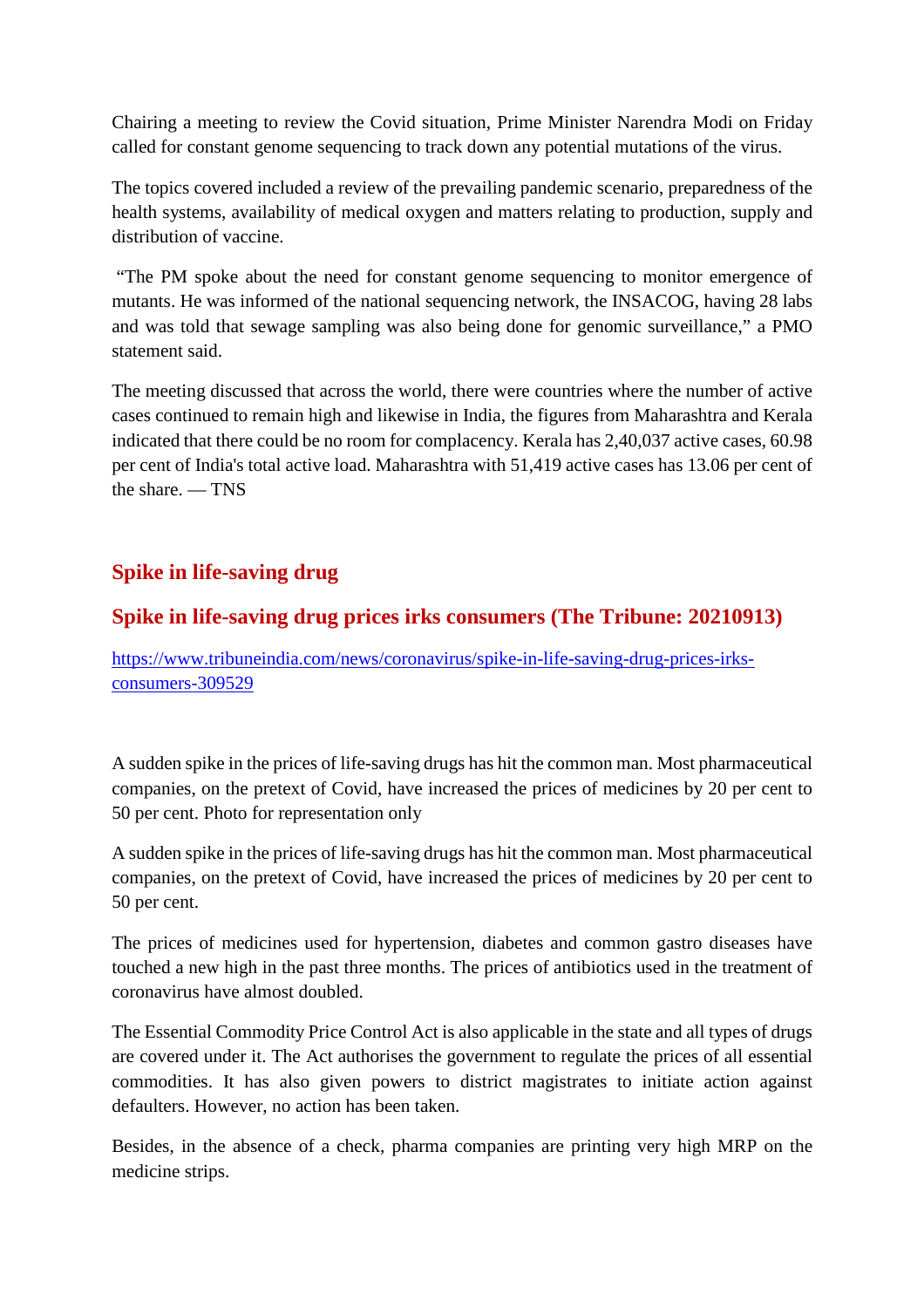Social activists Subhash Sharma and KB Ralhan said a patient suffering from acidity was prescribed pantoprazole- 40 mg, a strip of 10 tablets, which has an MRP of Rs 118. However, the actual price of the 10 tablets is just Rs 13.15. There are hundreds of such medicines where the MRP is very high, giving 1,000 per cent to 1,500 per cent profit margin to retailers.

The administrative machinery and vigilance agencies, which are supposed to supervise the issues, are ignoring and allowing the pharma companies to dupe consumers.

A senior officer of the state Drug Control Department said the Centre had allowed the pharma company to print MRP on all types of drugs and the state government had no power to intervene. The Central Drug Controller had the authority in this regard.

#### **Virus emergency**

## **Now, virus emergency in Japan till Sept-end (The Tribune: 20210913)**

https://www.tribuneindia.com/news/coronavirus/now-virus-emergency-in-japan-till-sept-end-309218

Japan announced on Thursday that it was extending state of emergency in Tokyo and 18 other areas until the end of September as health care systems remain under severe strain, although new Covid-19 infections have slowed slightly.

The current state of emergency, which was to end on Sunday, was issued first in Okinawa in May and gradually expanded. Despite the prolonged emergency in the country, the largely voluntary measures have become less effective as the exhausted public increasingly ignores them.

### **Nipah is a potential threat**

## **Nipah is a potential threat; step up surveillance (Hindustan Times: 20210913)**

https://www.hindustantimes.com/editorials/nipah-is-a-potential-threat-step-up-surveillance-101631016593842.html

If the virus spreads in Kerala with inferior surveillance, it could escalate into an epidemic. Nipah, in the time of Covid, should serve as a reminder to build up health infrastructure across the nation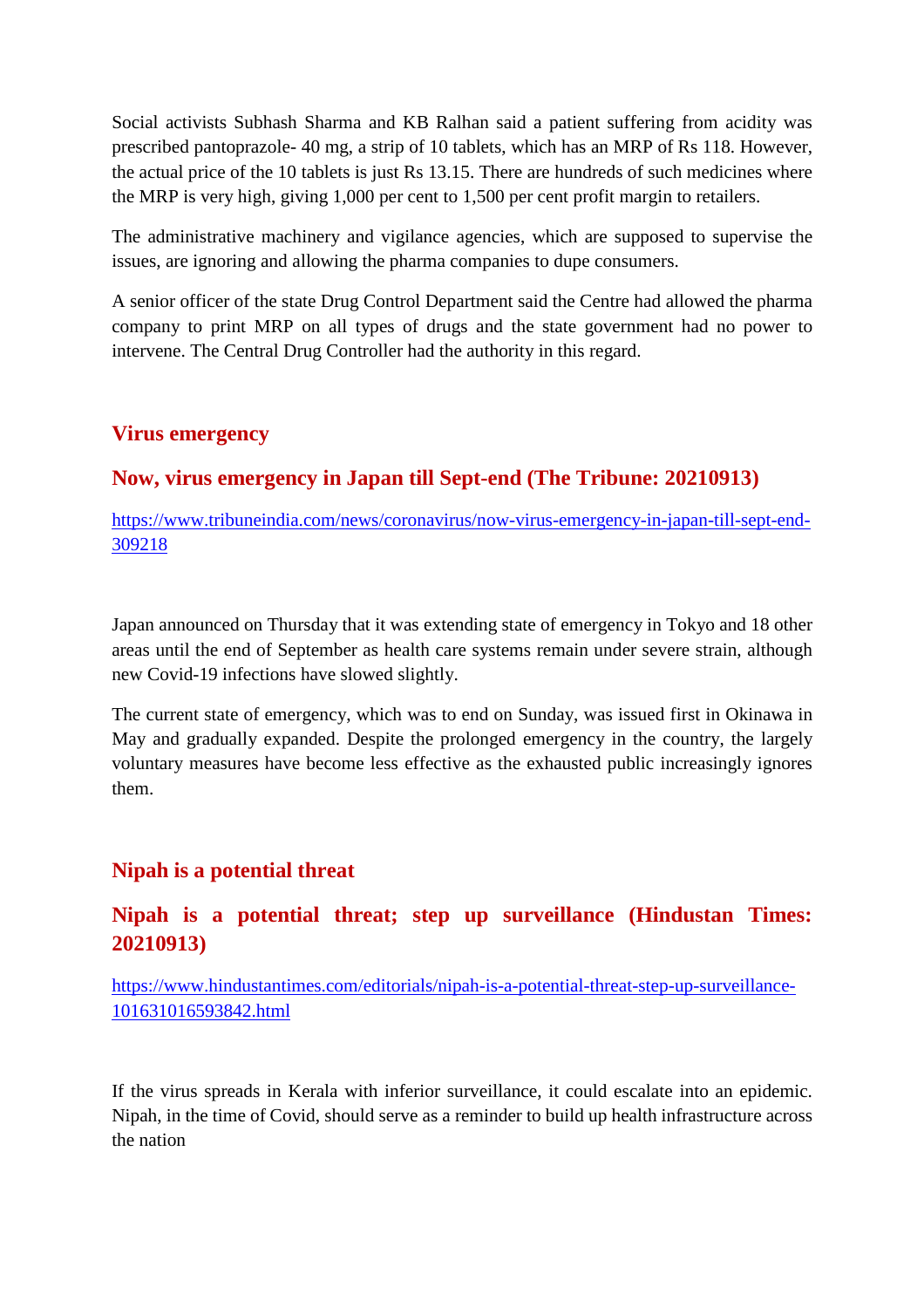The death of a 12-year-old boy in Kerala has brought back focus on the threat from the Nipah virus. Like Sars-Cov-2, it is zoonotic, having jumped from animals. The virus is carried by fruit bats and infection spreads typically when a person eats or drinks something contaminated by bat droppings. Nipah infections have a high fatality rate; 17 of the 19 confirmed cases in Kerala in 2018 died. The World Health Organization estimates 40-75% of the infections are likely to be fatal. Experts have warned of a high pandemic potential with a virus such as Nipah. Till now, cases of human-to-human transmission are few compared to infections via contact with animals or contaminated products. But a 2019 study published in the New England Journal of Medicine raised the possibility of the virus mutating to become more able to jump from person to person, making any outbreak a cause for significant concern.

This is of relevance to India. Kerala, except for 2020, has regularly reported Nipah outbreaks. After being seemingly caught off guard in 2018, the state put in place protocols to carry out widespread contact tracing and testing efforts. The following year, when a young student was found infected, 329 people who had come in contact were traced, potentially preventing more cases. No deaths took place that year. This year, the state has identified over 250 people, and 11 showing symptoms are being tested. The Covid-19 pandemic has demonstrated that not all Indian states have the resources or the expertise to mount a robust test-trace-treat campaign. If the virus spreads in a state with inferior surveillance, it could escalate into an epidemic. Nipah, in the time of Covid, should serve as a reminder to build up health infrastructure across the nation.

#### **Diet foods**

## **From diet foods to calorie intake: A dietitian busts weight loss myths (The Indian Express:20210913)**

https://indianexpress.com/article/lifestyle/health/diet-foods-calorie-intake-dietitian-bustsweight-loss-myths-tips-foods-7480355/

"Remember what you have gained over the years due to an unhealthy lifestyle will take time to lose," said dietitian Manisha

weight lossTime to stop believing on weight loss myths. (Source: Getty Images/Thinkstock)

Many people think that weight loss is a linear process that happens in the same way for everyone. But that is not true. In fact, weight loss happens differently for different people depending on their lifestyle, efforts, and several other factors. Similarly, people also tend to believe certain weight loss myths.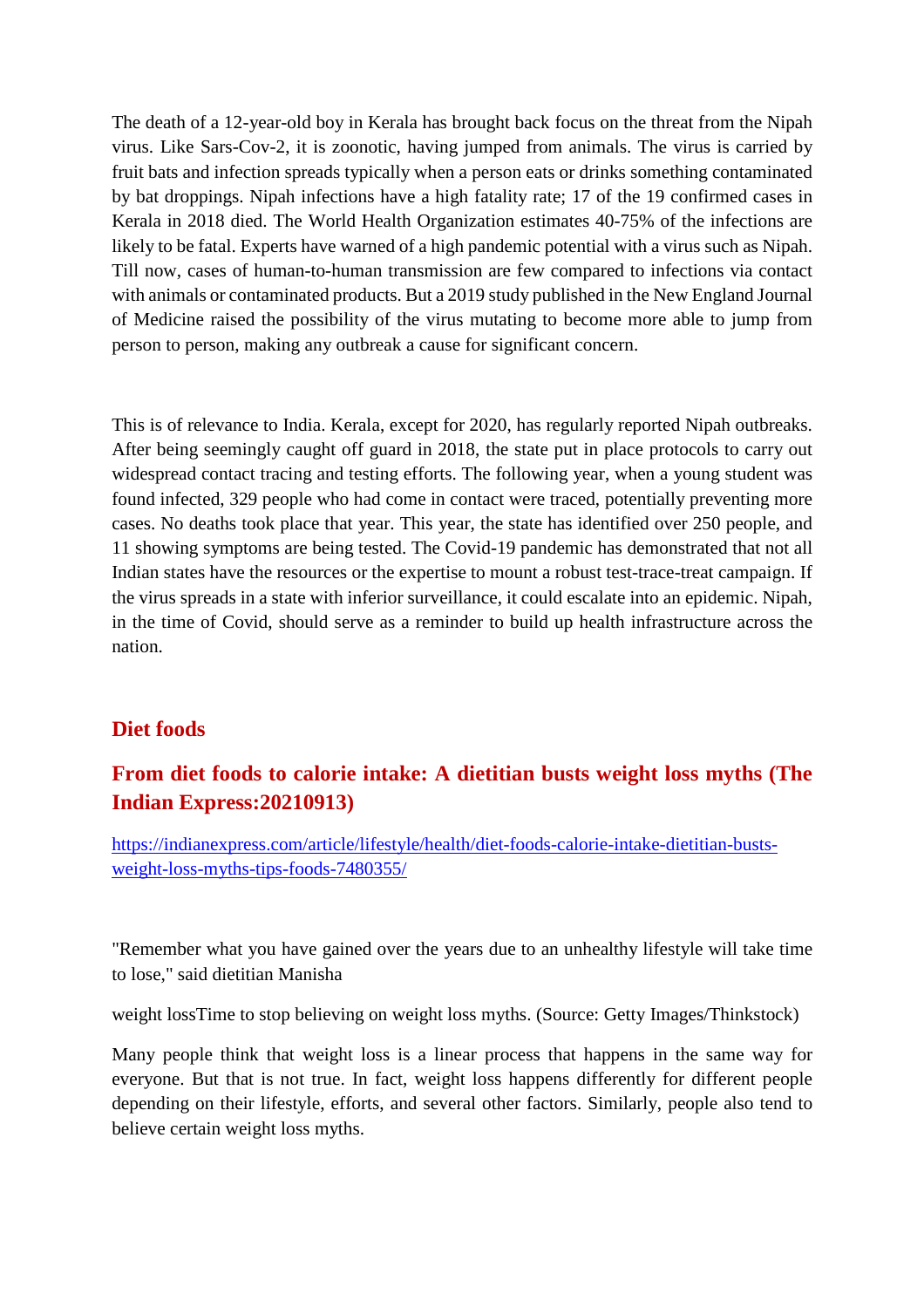Dietitian Manisha took to Instagram to share a few weight loss myths that people should not give into.

ALSO READ |Nutritionist shares effective tips to overcome a weight loss plateau

"Please don't believe in everything you read on the internet! Remember what you have gained over the years due to an unhealthy lifestyle will take time to lose," she said.

Here's what she said.

All calories are equal

Calorie is a measurement of energy. All calories have the same energy content. "However, this does not mean that all calorie sources have the same effects on your weight. Different foods go through different metabolic pathways and can have vastly different effects on hunger and the hormones that regulate your body weight. e.g. 1 cup ice cream has almost the same calories as a three-course healthy meal… We all know which one would be healthier," she commented.

Losing weight is usually not a linear process, as some people think. Some days and weeks you may lose weight, while during others you may gain a little bit because of multiple factors including muscle gain.

People with obesity are unhealthy, and thin people are healthy

Obesity is linked to several chronic diseases, such as type 2 diabetes. However, many people with obesity are metabolically healthy, while many thin people are not because even thin people can have high fat percentage and low muscle mass making them prone to lifestyle disorders.

Diet foods can help you lose weight

"Oftentimes, products marketed as diet foods are junk foods in disguise, as they're heavily processed and may harbour hidden ingredients. The only thing you need to give your body when you are trying to lose weight; improve health markers and create a lifestyle that is sustainable," she said.

## **Coffee consumption?**

## **What does Ayurveda say about coffee consumption? (The Indian Express: 20210913)**

https://indianexpress.com/article/lifestyle/health/ayurveda-coffee-when-to-avoid-digestion-7475006/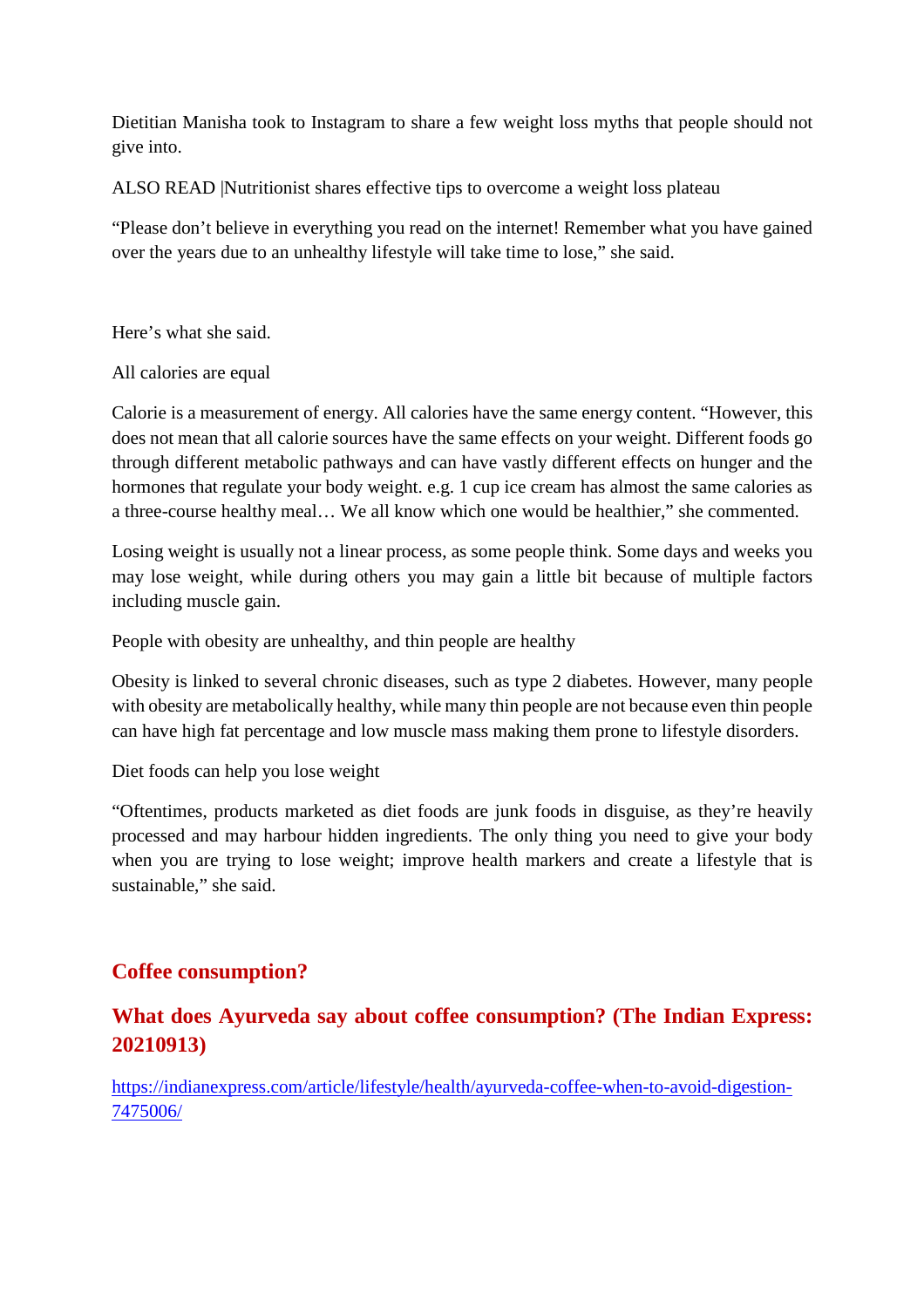Ayurvedic practitioner Dr Aparna Padmanabhan on why people should be mindful about coffee consumption

coffee, coffee and ayurveda, what does ayurveda say about coffee, indianexpress, indianexpress.com, black coffee and ayurveda,Coffee is best to avoid on empty stomach as it can trigger acidity, says Dr Aparna Padmanabhan. (Source: Pixabay)

Many of us start our day with a cup of coffee and end up consuming six to seven cups throughout the day. But it must be noted that excessive consumption can lead to various health troubles. So, if you are a coffee lover who just cannot do without their daily quota of the beverage, read on to know what Ayurveda suggests.

ALSO READ |How much coffee is too much coffee? Here's what a nutritionist says

According to Dr Aparna Padmanabhan, coffee is a stimulant that should be taken in limit. She lists reasons to be mindful about its consumption in an Instagram post.

# **Nipah amidst**

## **Nipah amidst a pandemic (The Hindu: 20210913)**

https://www.thehindu.com/opinion/editorial/nipah-amidst-a-pandemic/article36348891.ece

Quick development of vaccines for tropical infections is a success of the coronavirus era

India is far from being anywhere near the finish line with regard to the

## **Antimalarial vaccine–drug**

# **Antimalarial vaccine–drug combo proves most efficacious in Africa trial (The Hindu: 20210913**

https://www.thehindu.com/sci-tech/health/antimalarial-vaccinedrug-combo-proves-mostefficacious-in-africa-trial/article36294238.ece

When the first malarial vaccine (named RTS, S) was used along with drugs, the efficacy went up to 70%, or more

When the World Health Organization's Strategic Advisory Group of Experts on Immunisation (SAGE) considers, on October 6, evidence to decide on the roll out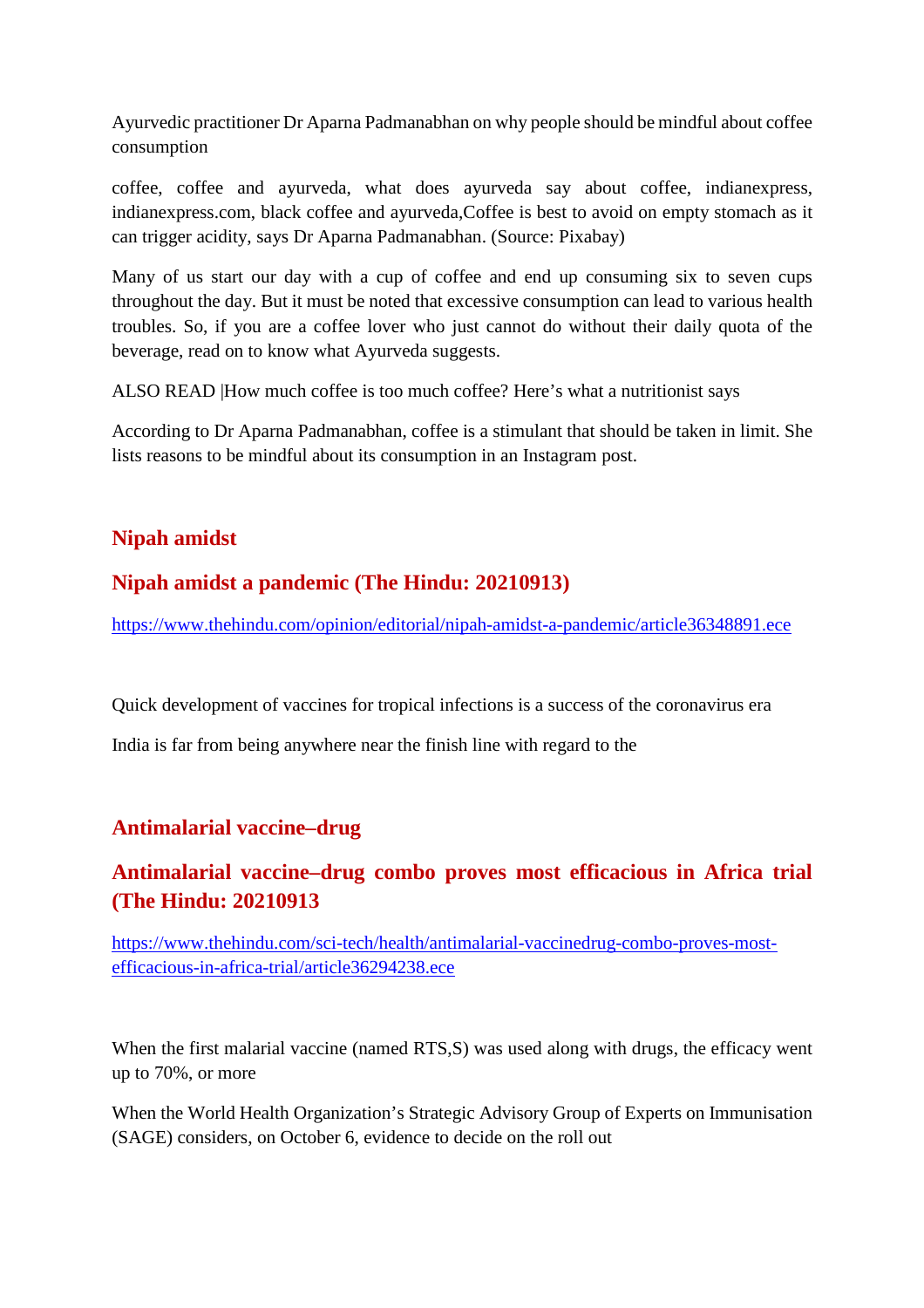## **Mental health awareness**

# **Lack of mental health awareness in family units led to death of 324 children in 2020 in Kerala: Govt. committee (The Hindu: 20210913)**

https://www.thehindu.com/news/national/kerala/lack-of-mental-health-awareness-in-familyunits-led-to-death-of-324-children-in-2020-in-kerala-govt-committee/article36414427.ece

Besides a mechanism to track children with vulnerabilities, the panel mooted early identification of warning signs and support to children who are vulnerable.

A government committee has expressed shock at the death of 66 children by suicide in the State during the COVID-19 lockdown between March 25 and July

### **WHO simplifies treatment guidelines for hypertension?**

## **WHO simplifies treatment guidelines for hypertension? (The Hindu: 20210913)**

https://www.thehindu.com/sci-tech/health/who-simplifies-treatment-guidelines-forhypertension/article36404465.ece

While several international guidelines do exist, many of them reflect the tertiary care perspective of high-income countries

The World Health Organization recently released guidelines for pharmacological treatment of hypertension. Though high blood pressure is a

## **Zero Covid' strategy**

### **Why countries abandoned 'Zero Covid' strategy (The Hindu: 20210913)**

https://www.thehindu.com/sci-tech/health/why-countries-abandoned-zero-covidstrategy/article36404282.ece

This aims at nearly zero daily fresh cases, using border-closing, quarantining entrants, extensive testing and Covid-appropriate behaviour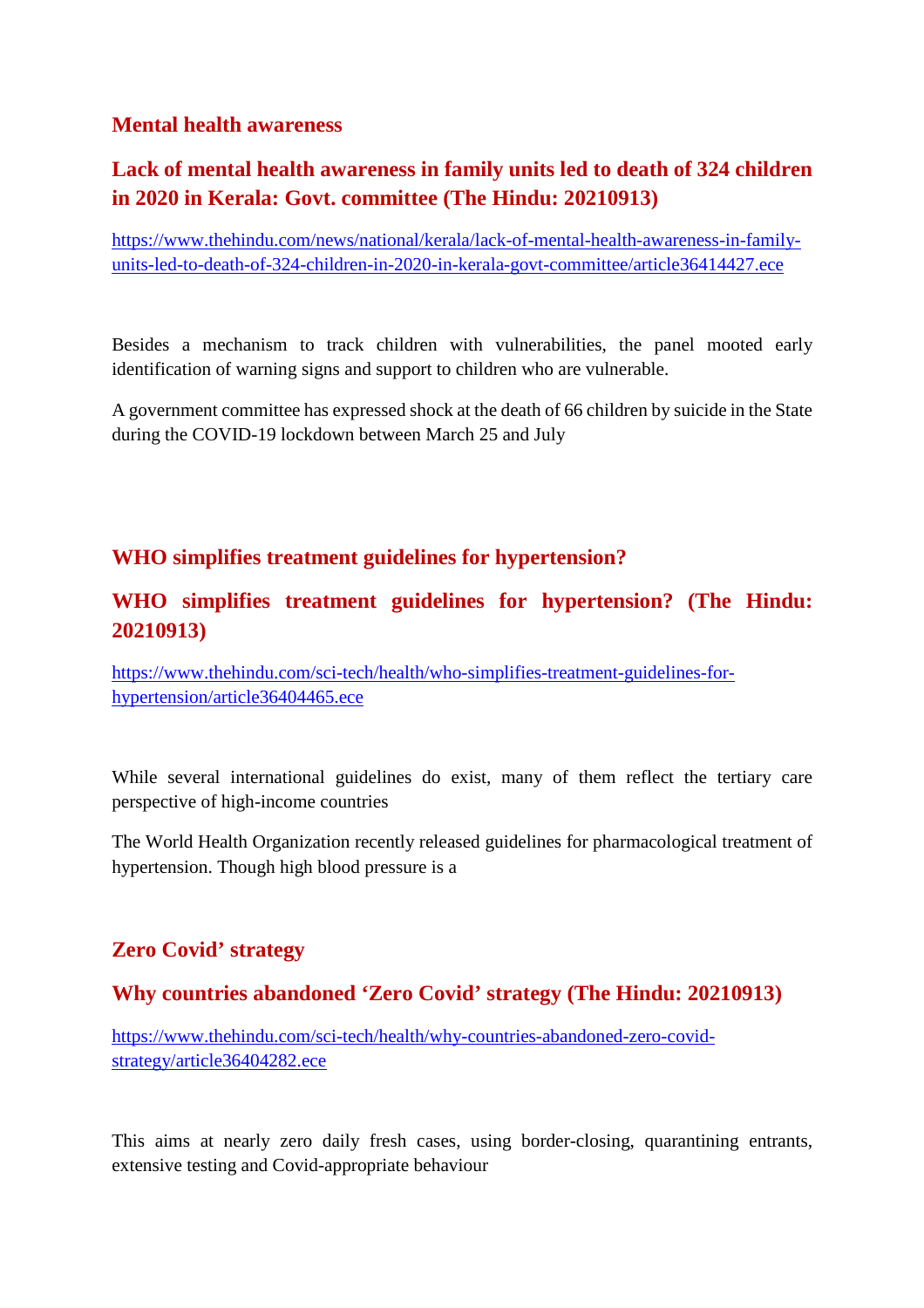When SARS-CoV-2 virus began spreading globally early last year, Singapore, Vietnam, Taiwan, South Korea, Hong Kong, Australia and New Zealand, like mainland China, adopted a "Zero COVID" strategy. The goal was to ai

#### **Food and Nutrition**

#### **The seven-day cleansing diet (The Hindu: 20210913)**

https://www.thehindu.com/sci-tech/health/diet-and-nutrition/the-sevenday-cleansingdiet/article1999028.ece

Rid your body of accumulated toxins once or twice a year with a seven-day diet consisting of fruits and vegetables

You don't have to wait to fall ill to cleanse your system. It is wise to eliminate the accumulated toxins and cleanse the body once or twice a year to restore

#### **Diabetic**

## **Study finds why people with diabetes develop severe COVID-19 (New Kerala: 20210913)**

A recent study by a team of international clinical researchers reveals the mechanism behind cytokine storm during coronavirus infection.->-> View it-->

https://www.newkerala.com/news/2021/132106.htm

### **Gout medications**

### **Gout medications may aid in Covid-19 treatment (New Kerala: 20210913)**

A medication approved by the US Food and Drug Administration (FDA) primarily used to treat gout also has potent anti-viral properties against SARS-CoV-2, the virus causing Covid-19,

https://www.newkerala.com/news/2021/132087.htm